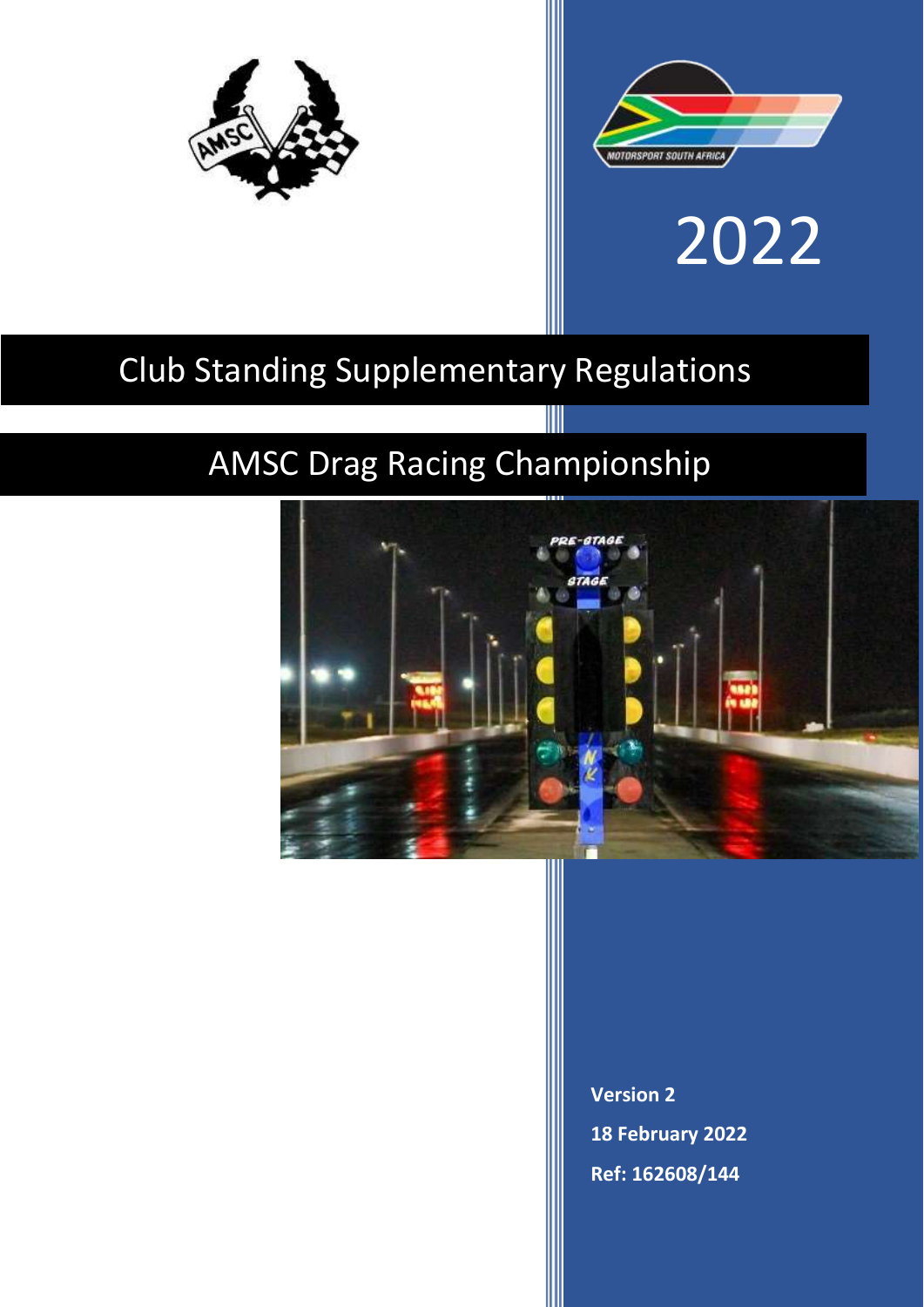#### **REVIEW AND AMENDMENTS**

ANY proposed / desired changes to these Championship Regulations must be submitted to the Controllers for approval. The Controllers reserve the right to introduce new Regulations and / or amend existing Regulations with the approval of Motorsport South Africa (MSA).

Amendments and updates to the rules will be recorded in the Amendment Record, detailing the updated version, date of approval of the amendment and a short summary of the amendment. The new version of the rules will be published by MSA at least seven (7) days prior to the next event being held unless a shorter notice period is approved by MSA.

#### **AMENDMENT RECORD**

| <b>Modified Rule</b><br><b>Number</b> | <b>Date Applicable</b>  | <b>Date of Publication</b> | <b>Clarifications</b> |
|---------------------------------------|-------------------------|----------------------------|-----------------------|
| 11.7                                  | <b>Immediate effect</b> | 18.02.2022                 | <b>Wording added</b>  |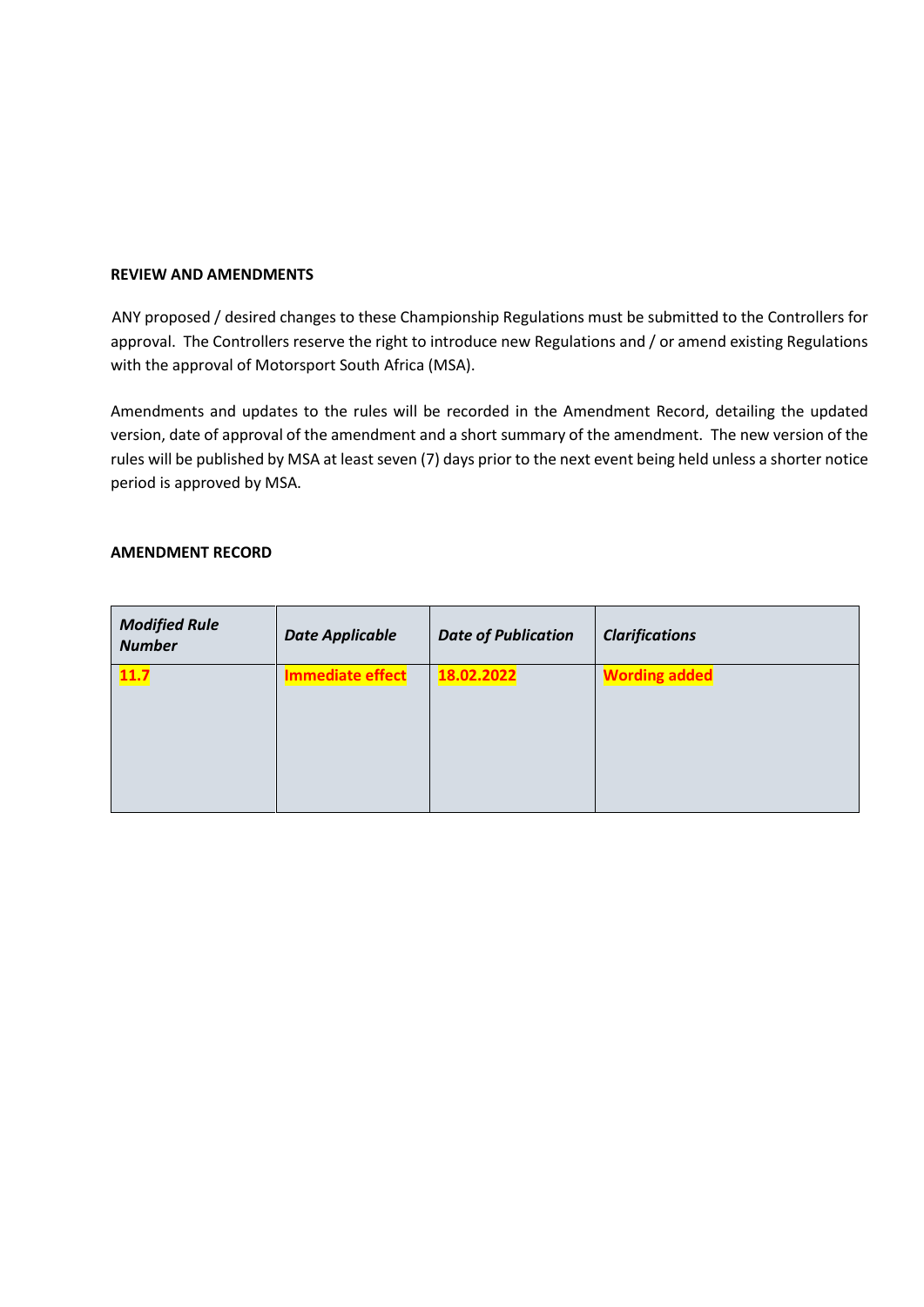#### **INDEX:**

- 1. CONTROLLERS
- 2. VENUE
- 3. AIM OF THE CHAMPIONSHIP
- 4. VALIDITY OF THE REGULATIONS
- 5. ELIGIBILITY OF DRIVERS / RIDERS
- 6. ELIGIBILITY OF VEHICLES / MOTORCYCLES (CLASS RACING)
- 7. ENTRY TO EVENTS AND CLASS NOMINATION
- 8. COMPETITION NUMBERS
- 9. CHAMPIONSHIP EVENTS
- 10. WITHDRAWAL FROM EVENT
- 11. POINT SCORING PER CLASS AND OVERALL CHAMPIONSHIP
- 12. CHAMPIONSHIP FORMAT
- 13. NUMBER OF EVENTS TO COUNT
- 14. CHAMPIONSHIP STATUS
- 15. SEPARATION OF TIES (CLASS RACING)
- 16. ANNOUNCEMENT OF POINTS AWARDED
- 17. DECLARATION OF CHAMPIONS
- 18. FUNCTION OF ALGOA MOTOR SPORT CLUB AS ORGANISERS
- 19. FUEL
- 20. TIME (CLASS RACING)
- 21. BURNOUTS
- 22. SOCIAL MEDIA
- 23. GENERAL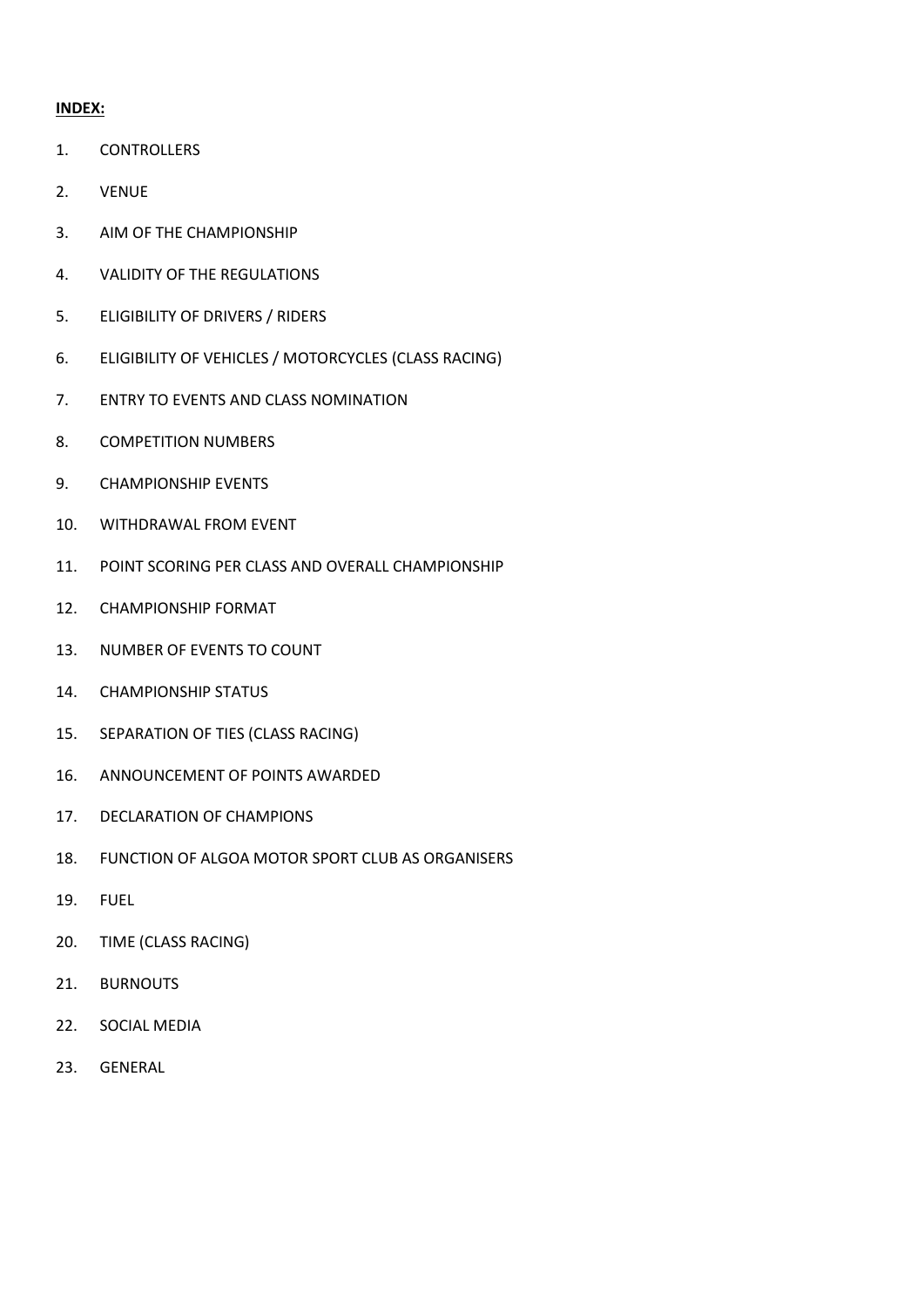**All race meetings shall be held under the 2022 Motorsport South Africa (MSA) General Competition Rules (GCR's), Standing Supplementary Regulations (SSR's), these Club Regulations, the event Supplementary Regulations (SR's) issued by the promoters / organisers and any APPLICABLE Circulars of MSA.** 

#### **1. CONTROLLERS**

The controllers of the championship will be the Algoa Motor Sport Club (herein referred to as AMSC). All championship events will be run under the auspices of AMSC, in consultation with the car association. The organizers and promoters of the championship shall be AMSC.

#### **2. VENUE**

All championship rounds will be held at Aldo Scribante Raceway.

#### **3. AIM OF THE CHAMPIONSHIP**

To declare the overall AMSC Club Drag Racing Driver's & Rider's Champions and to announce the winners of the various classes.

#### **4. VALIDITY OF THE REGULATIONS**

Applicable for the calendar year of 2022.

#### **5. ELIGIBILITY OF DRIVERS / RIDERS**

- 5.1. The Club Championship is open to:
	- 5.1.1. Paid up members of good standing of the AMSC; and who are
	- 5.1.2. Holders of a valid MSA Club, Regional or National competition licence valid for Drag Racing; and who are
	- 5.1.3. Paid up members of the AMSC Drag Racing Facet, as applicable.
- 5.2. Competitors are only eligible to score points from the time that they became members of good standing of the AMSC and the Drag Racing Facet
- 5.3. Invite drivers are welcome to race and are eligible for trophies on the day but will not be eligible to score points in the championship.
- 5.4. All competitors MUST comply with MSA National Safety Regulations applicable to Drag Racing.

#### **6. ELIGIBILITY OF VEHICLES / MOTORCYCLES (CLASS RACING)**

- 6.1. The street, drag cars and motorcycles are divided into classes as per the time brackets listed below, irrespective of the fact of whether the vehicles are front or rear wheel drive, state of tune, body (full street trim or stripped) and tyres (street tyres, DOT approved tyres or full slicks). Once the cars are classified, they will head up to the start line and do a two-car heads-up drag race down 400 meters. All competitors MUST comply with MSA National Safety Regulations applicable to Drag Racing that are available on www.motorsport.co.za.
- 6.2 Movement of Class: If a driver/rider wishes to move from any of the lower time bracket classes in pursuit of a personal best or record time during the event, the driver must inform the Technical Consultant or Scrutineer and the Clerk of the Course of their intention to do so before performing a run. Any additional safety checks are at the discretion of the Technical Consultant or Scrutineer.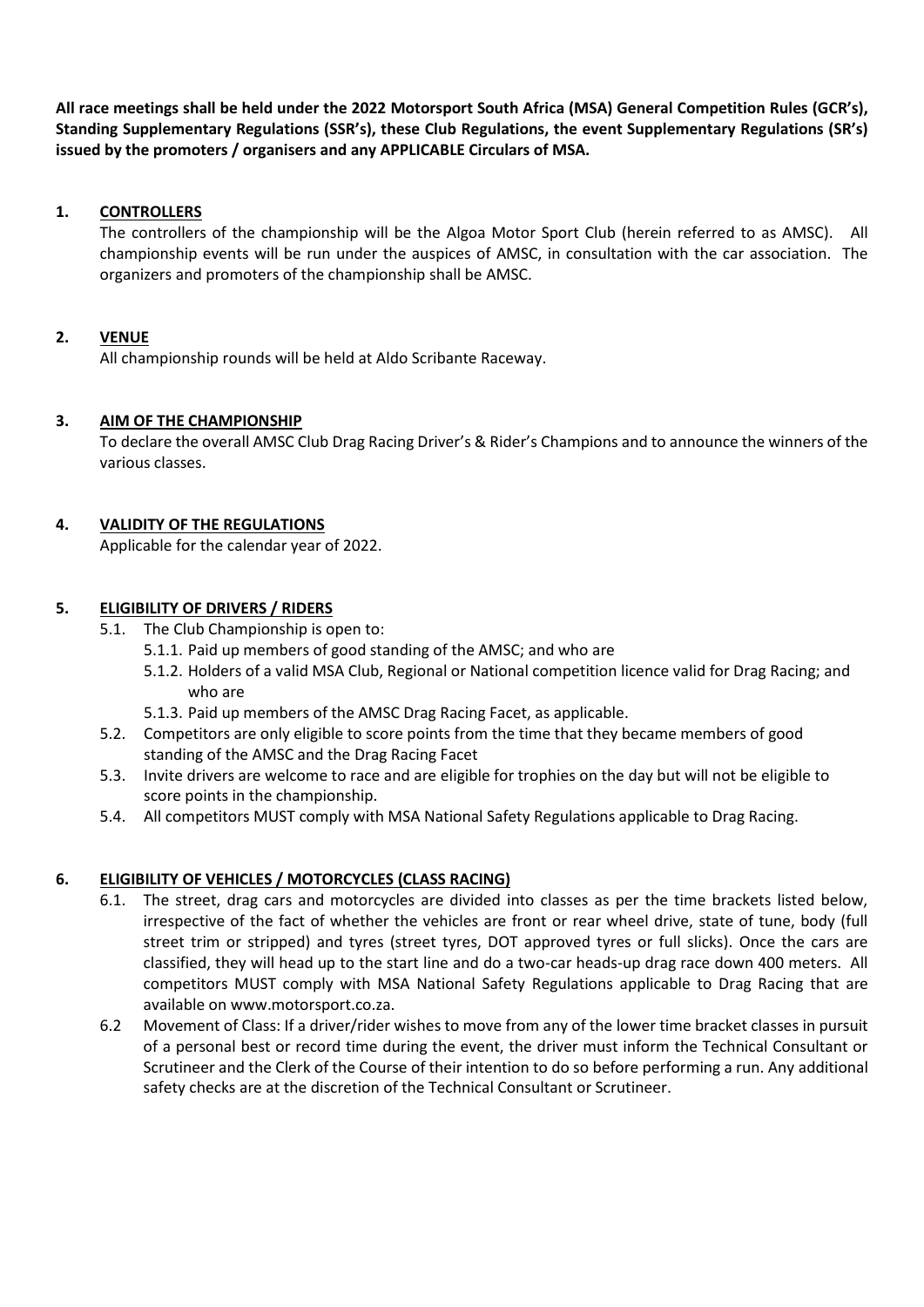**NB. That once the class has been moved by the timekeepers and the driver performs a run in the vehicle, the vehicle will not be moved back to the original class for the duration of that event.**

- 6.3. Breakout Rule:
	- 6.3.1. A driver who records a time of more than 0.1 seconds faster than the class cut-off Elapsed Time (ET) shown in 6.3.1 and 6.3.2, in either qualifying and or any races, on the day of the event will be promoted and placed in an appropriate class according to the ET recorded. On the day of the breakout, the competitor will score points in his promoted class only;
	- 6.3.2. All breakouts in respect of the respective round of the championship will not be carried forward to the following round of the championship events i.e. all breakouts in Round 1 will be not be carried forward into round 2 and so on and so forth.
- 6.4. The classes of competition are determined by bracket times as follows

#### $6.4.1$  Carc:

| <b>Class Cars</b> | Time Bracket (seconds) |
|-------------------|------------------------|
| <b>SF</b>         | >13.999                |
| <b>SD</b>         | $13.000 - 13.999$      |
| SS                | 12.000 - 12.999        |
| MS                | 11.500 - 11.999        |
| <b>SE</b>         | $11.000 - 11.499$      |
| PS                | $10.500 - 10.999$      |
| <b>CE</b>         | $10.000 - 10.499$      |
| <b>SC</b>         | $9.500 - 9.999$        |
| CA                | $9.000 - 9.499$        |
| CC                | < 9.000                |

#### 6.4.2. Motorcycles:

| <b>Class Bikes</b> | Time Bracket (seconds) |
|--------------------|------------------------|
| <b>MSS</b>         | >10.000                |
| <b>MSB</b>         | $9.000 - 9.999$        |
| MO                 | < 9.000                |

- 6.5 **Full Street trim means:** full interior, lights, glass, bumpers, etc. However, if a vehicle has a half roll cage, then no rear seat is necessary.
- 6.6 **Stripped Vehicle means:** no interior, only 1 driver's seat, lightened, no exhaust system, no lights, plexi-glass windows, etc.
- 6.7 The use of DOT approved tyres and full slicks and permitted in all classes.
- 6.8 **Forced Induction means:** Turbo, Supercharger, Nitrous
- 6.9 Gloves, long sleeve shirt and a helmet are a pre-requisite for every driver, when a vehicle is in full street trim, but if a vehicle is altered or is faster than the prescribed ET in the MSA Drag Racing Regulations, then the driver/rider must comply with the minimum requirements prescribed in the regulations.
- 6.10 Any car capable of exceeding 260km/h and with four-wheel brakes, TWO parachutes are mandatory.
- 6.11 Any car capable of exceeding 240km/h and with two-wheel brakes, TWO parachutes are Mandatory.
- 6.12 Any car capable of exceeding 230km/h (and slower than 260km/h) and with four-wheel brakes, a minimum of ONE parachute is mandatory. (Two parachutes recommended)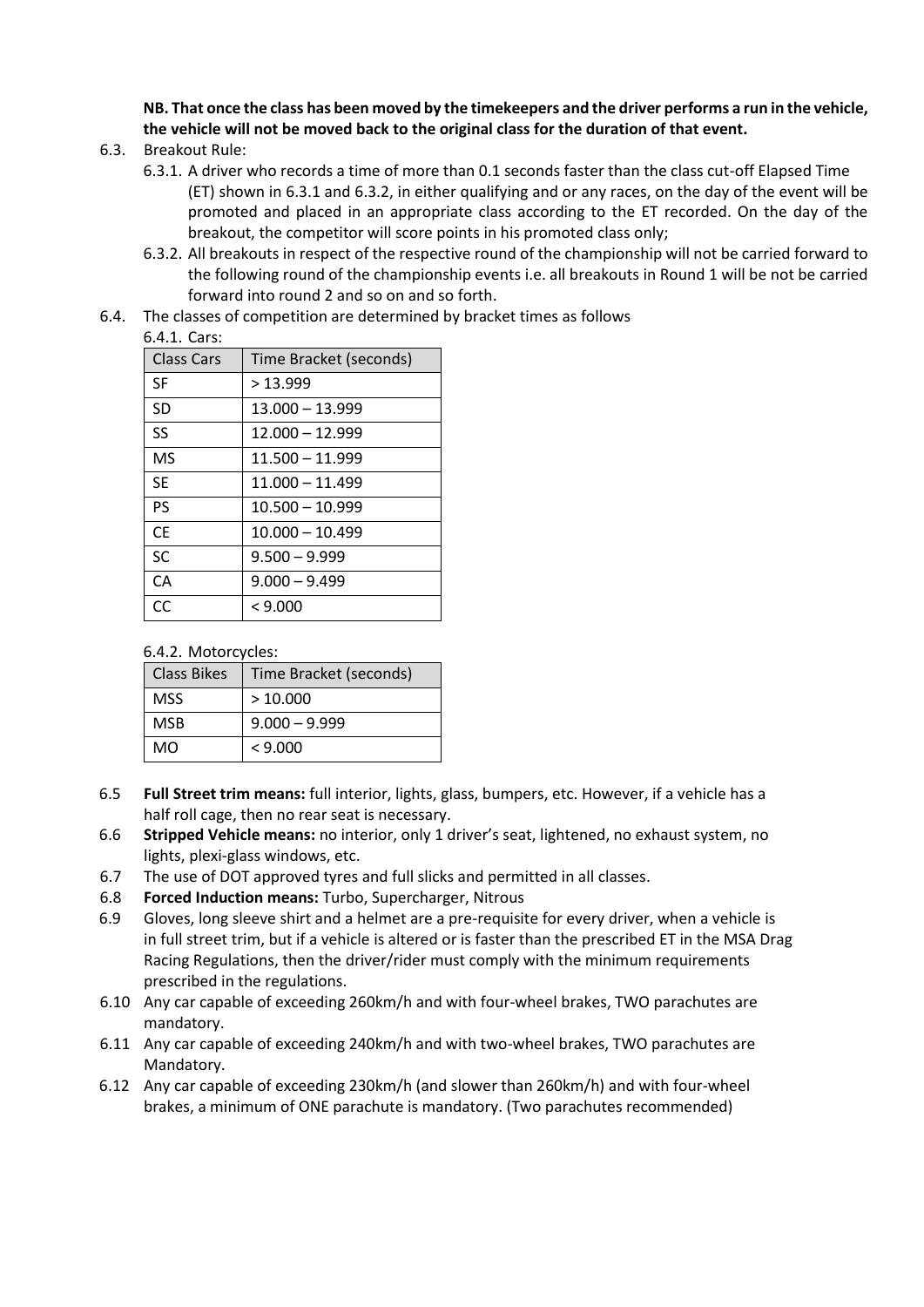6.13 Any car capable of exceeding 220km/h (and slower than 240km/h) and with rear wheel brake only, a minimum of ONE parachute is mandatory. (Two parachutes recommended).

#### **7. ENTRY TO EVENTS AND CLASS NOMINATION**

- 7.1. Entrants are required to nominate the class that they will be competing upon application to enter an event. If an entrant is unsure or unaware of the class that the vehicle will fall into the entrant must contact the event organiser prior to submission of the entry form and fee.
- 7.2. If the entrant incorrectly nominates the class and it is discovered on race day that the vehicle is not compliant with the class that was nominated, the vehicle will be moved to the correct class by the COC for the duration of the event.

#### **8. COMPETITION NUMBERS**

- 8.1 Algoa Motor Sport Club (AMSC), on behalf of the Controllers, shall issue all competition numbers.
- 8.2 Competition numbers must be retained throughout the championship year and may not be changed.

#### **9. CHAMPIONSHIP EVENTS**

The events making up the Championship are listed on the 2022 MSA Calendar.

#### **10. WITHDRAWAL FROM EVENT**

Competitors must notify the Clerk of the Course immediately if withdrawing from the event.

#### **11. POINT SCORING PER CLASS AND OVERALL CHAMPIONSHIP**

- 11.1. The winning driver / rider in each class will score 10 points,  $2^{nd}$  place 9 points,  $3^{rd}$  place 8 points and so on until  $10^{th}$  place which will score 1 point. All drivers finishing lower than  $10^{th}$  place will not score any points.
- 11.2. In order to be classified as a finisher, the car / motorcycle must have completed not less than three (3) official timed runs.
- 11.3. Competing drivers / riders who are ineligible for the championship, will be ignored in the results for the purpose of scoring the championship but will qualify for trophies on the day.
- 11.4. A competitor may enter more than one vehicle for the day but only one (1) vehicle will score towards the Championship for the day. The competitor must notify the Clerk of the Course which vehicle will officially compete in the car / bike competition no later than the end of the relevant qualifying period. Failure to declare their selection will result in all the competitor's vehicles being omitted from that competition.
- 11.5. Class Winners Drivers/riders will accumulate points in the respective classes raced over the race season. A driver can accumulate points in different classes, but the driver with the most points in a specific class at the end of the season will be deemed the overall winner of the class, the driver with the second most points and third most points will be placed second (2nd) and third (3rd) in class respectively.
- 11.6. Club Champion The driver/rider with the most points accumulated over a race season will be declared as the overall Regional Champion for the season. The respective driver/rider can accumulate points in multiple classes over the duration of the season, but in order to be classified as overall Regional Champion the driver/rider must have been classified as the overall class winner in at least one class of competition.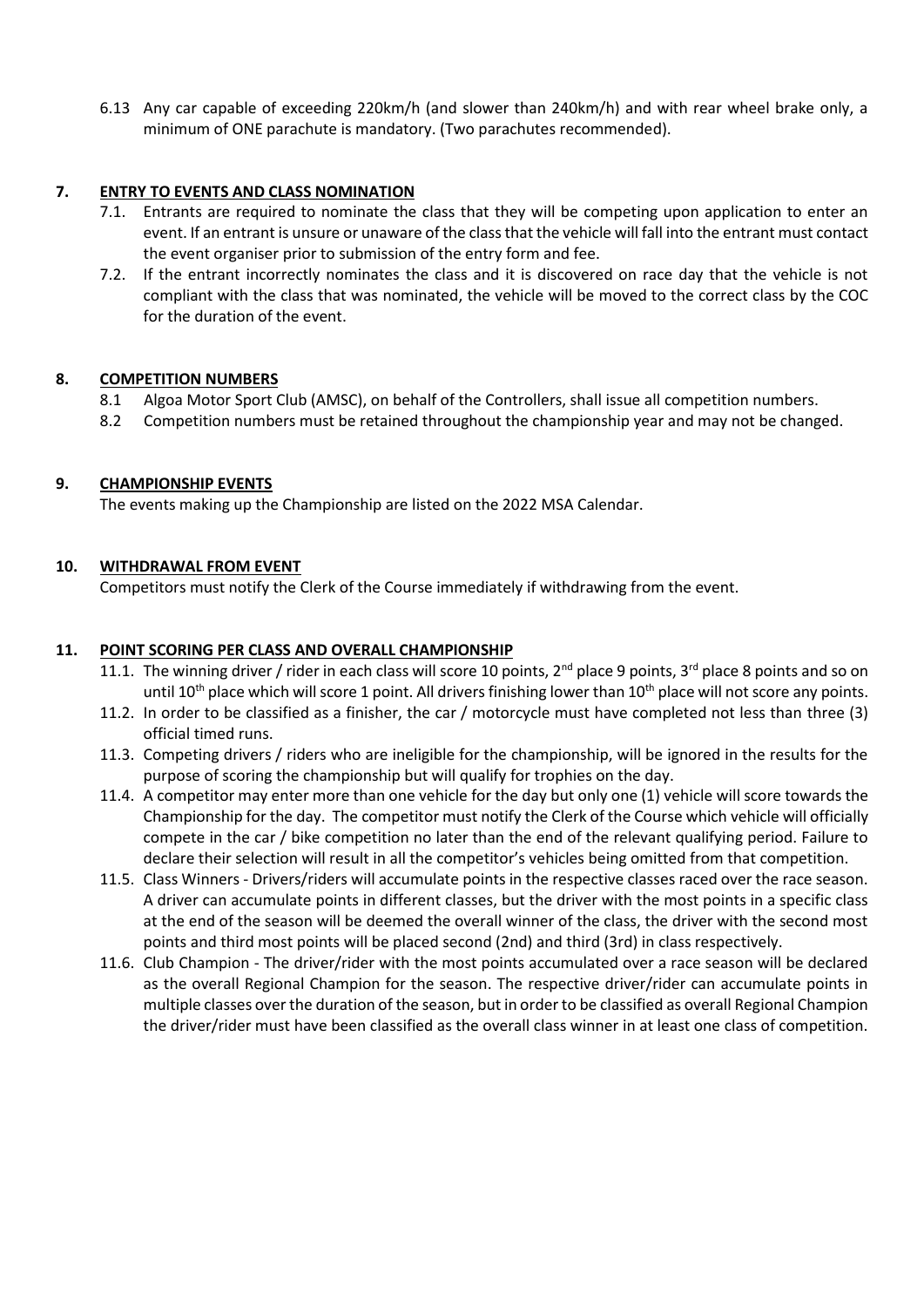- 11.7 Points are awarded to a driver and vehicle (car/bike) combination. The first vehicle is designated as vehicle "A" and the driver will accumulate points on vehicle "A". If a driver enters a new vehicle the second will be designated "B" and so on and so forth for additional vehicles. A driver will accumulate points on the designated vehicle used in a race, irrespective of whether the vehicle is in the same class or in a different class. In the calculation of championship points each designated vehicle will be scored separately, i.e. the points from different designated vehicles will not be added together in the calculation of the overall championship points. The overall championship points will be scored on each driver and vehicle combination, therefore the driver with the most points in one designated vehicle will be deemed the overall championship winner.
- 11.8 There must be a minimum of 6 eligible starters for the combined classes for cars and motorcycles respectively for the race meeting to qualify for Championship status.

#### **12. CHAMPIONSHIP FORMAT**

The Championship will generally consist of a minimum of six races (6) for the year.

#### **13. NUMBER OF EVENTS TO COUNT**

All scoring races will be used to determine the results of the championship.

#### **14. CHAMPIONSHIP STATUS**

Should less than three (3) qualifying races be held and scored during the season, the championship may be declared null and void by the Controllers.

#### **15. SEPERATION OF TIES (CLASS RACING)**

Any ties will be in favour of the competitor having fastest time in that respective class, backed up by a second run within 1% of the fastest time. If this fails, the greater number of seconds fastest times will count, then third fastest, and so on. If the tie remains, performance in all championship events will be taken into consideration and if this is ineffective, the COC will declare the winner on any basis they deem fit.

#### **16. ANNOUNCEMENT OF POINTS AWARDED**

Scoring for each event will be available on the Motorsport SA website [\(www.motorsport.co.za\)](http://www.motorsport.co.za/) and any objections concerning the scoring must be received by MSA in writing not later than 7 days following the publication of the scoring. MSA reserves the right to correct clerical errors at any time.

#### **17. DECLARATION OF CHAMPIONS**

The MANCOM, at its sole discretion, is responsible for declaring the winner of the Championship or to withhold such declaration.

#### **18. FUNCTION OF ALGOA MOTOR SPORT CLUB AS ORGANISER**

The primary function of the "AMSC" is organizing and promoting the events that make up the championships. The "AMSC" takes full responsibility for organizing and facilitating the end of year prize giving and trophies.